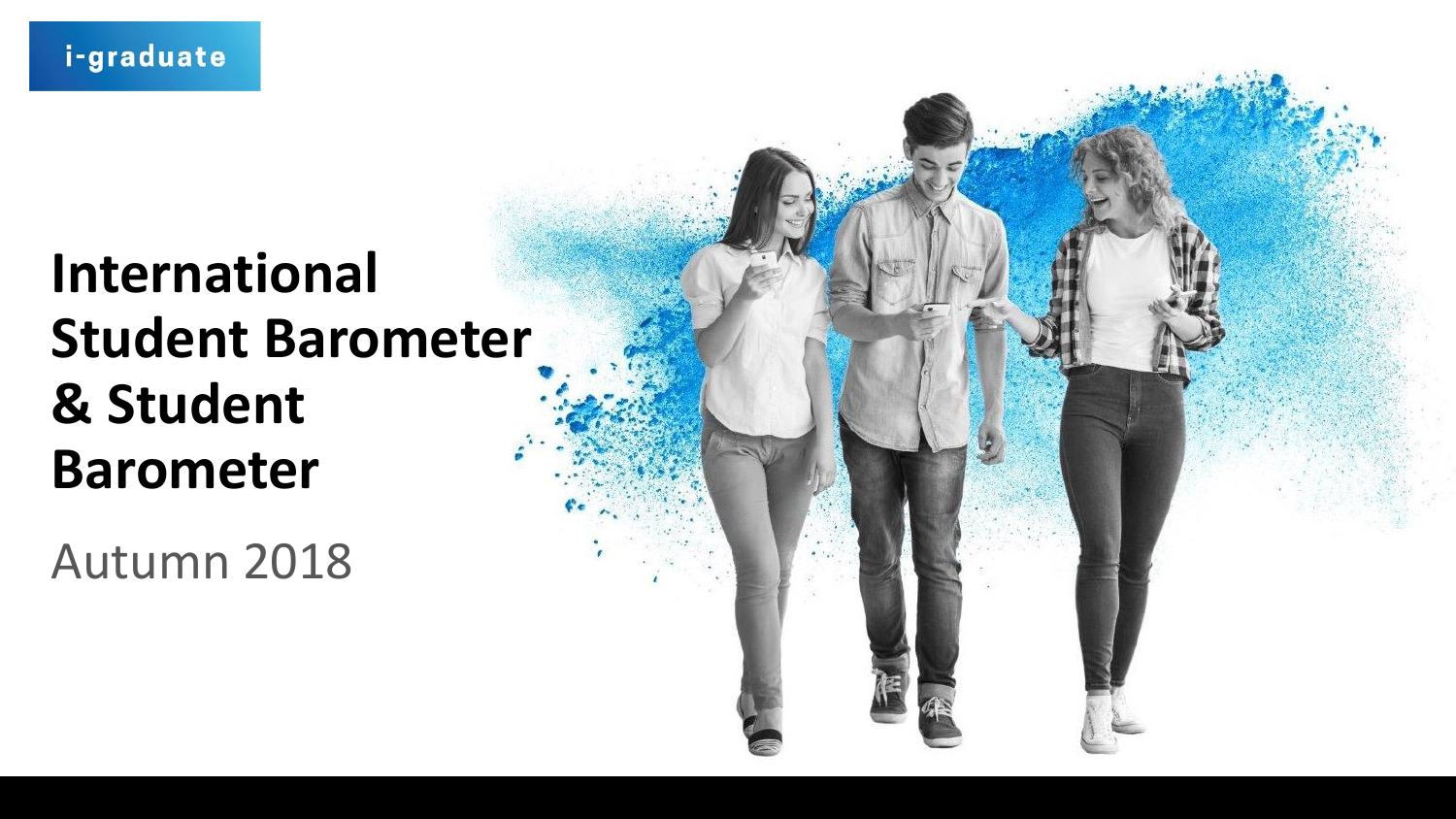



### **Process summary & scale**

Core questionnaire covering arrival, learning, living, support, recommendation, application and choice of institution. New measures on arrival, wellbeing and careers

Semi-standardised online questionnaire format, adapted and customised for each partner institution

Students invited to feedback from September to December 2018

195,182 international students responded from 212 institutions in 21 countries

Institution-specific results compared against comparator groups, national and international benchmarks. All benchmarks are based on a two-year period

Reporting: in person, confidential and customised to each institution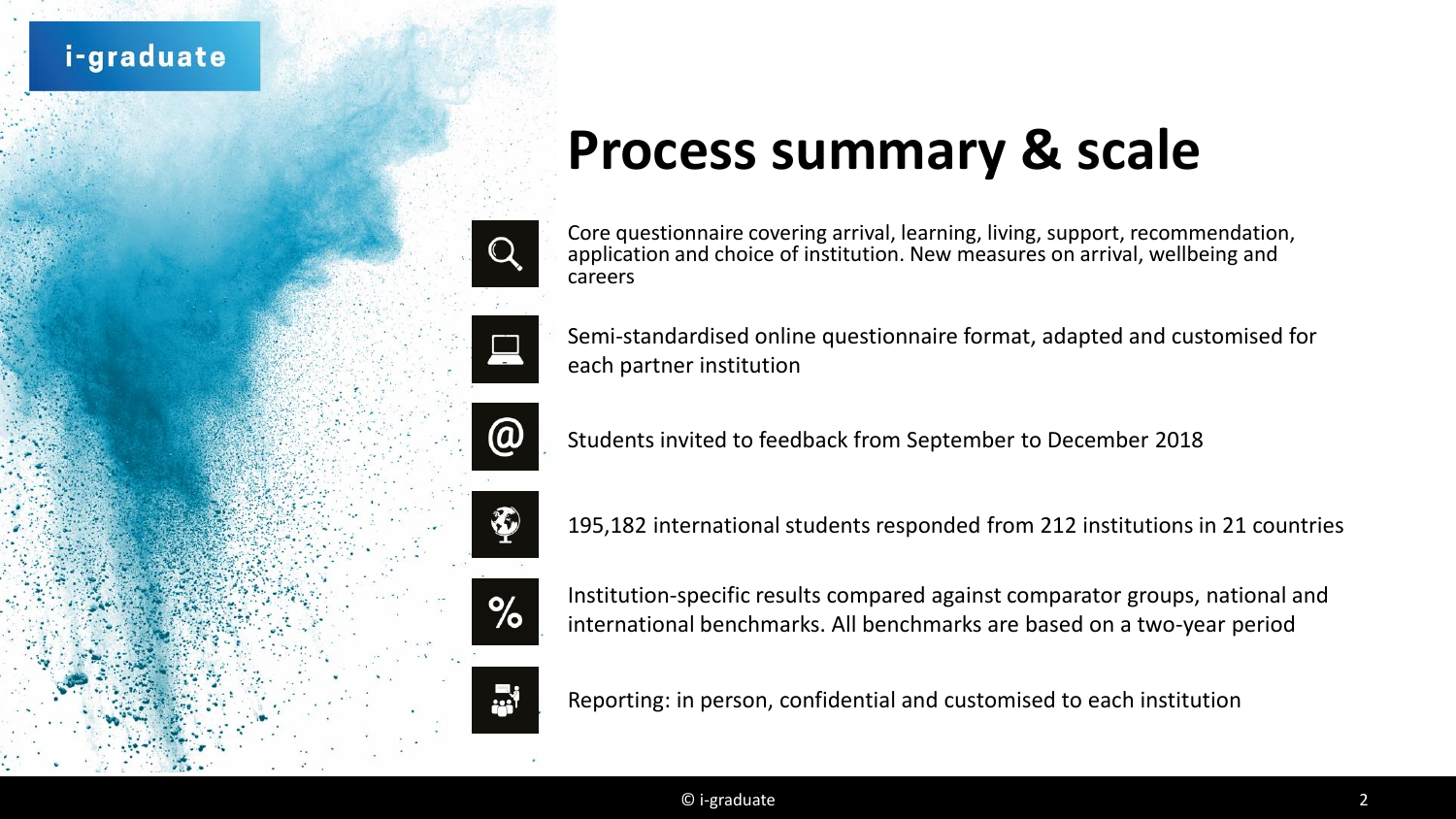# **Benchmark** Institutions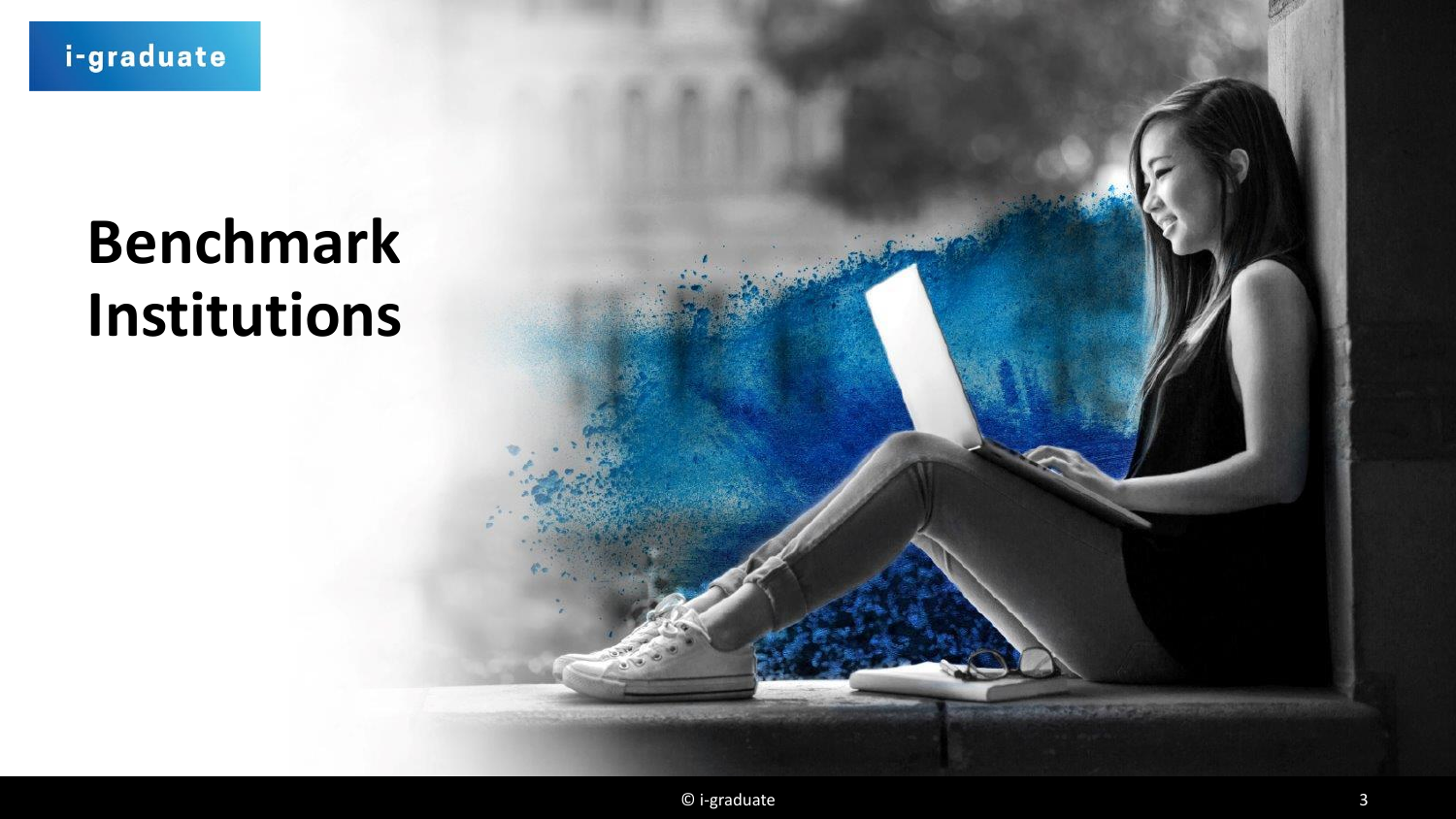#### **ISB (195,182), SB (134,399), ISBSB (184,703)**

| Aalto University/Aalto-yliopisto                         | <b>Curtin Mauritius</b>                                  | George Brown College                                                                                            |
|----------------------------------------------------------|----------------------------------------------------------|-----------------------------------------------------------------------------------------------------------------|
| Abo Akademi University                                   | <b>Curtin Singapore</b>                                  | <b>Glasgow Caledonian University</b>                                                                            |
| Algonquin College                                        | <b>Curtin University</b>                                 | Goldsmiths, University of London                                                                                |
| Anglia Ruskin University                                 | <b>Curtin University, Malaysia</b>                       | <b>Griffith University</b>                                                                                      |
| Arcada University of Applied Sciences                    | <b>Dalhousie University</b>                              | Hamk University of Applied Sciences                                                                             |
| Asia Pacific University of Technology & Innovation (APU) | <b>Deakin University</b>                                 | HAN University of Applied Sciences                                                                              |
| <b>Australian Catholic University</b>                    | DePaul University                                        | Hanken School of Economics                                                                                      |
| <b>Australian National University</b>                    | <b>Dublin City University</b>                            | HKU School of Professional and Continuing Education                                                             |
| <b>Bath Spa University</b>                               | Durham University                                        | Hochschule Neubrandenburg                                                                                       |
| <b>BINUS University</b>                                  | <b>Edith Cowan University</b>                            | Hong Kong Community College (HKCC)/School of Professional<br><b>Education and Executive Development (SPEED)</b> |
| <b>Birmingham City University</b>                        | Eindhoven University of Technology                       | HU University of Applied Sciences Utrecht                                                                       |
| <b>Bishop Grosseteste University</b>                     | <b>Erasmus University Rotterdam</b>                      | <b>International Medical University</b>                                                                         |
| <b>Bond University</b>                                   | <b>Estonian Academy of Arts</b>                          | Iowa State University                                                                                           |
| <b>Bournemouth University</b>                            | Estonian Academy of Music and Theatre                    | James Cook University                                                                                           |
| Camosun College                                          | <b>Estonian Business School</b>                          | <b>James Cook University (Singapore)</b>                                                                        |
| <b>Cape Breton University</b>                            | Estonian Entrepreneurship University of Applied Sciences | Johannes Gutenberg-Universität Mainz                                                                            |
| <b>Centennial College</b>                                | <b>Estonian University of Life Sciences</b>              | Jönköping University                                                                                            |
| <b>Chalmers University of Technology</b>                 | Euroacademy                                              | Kent State University                                                                                           |
| <b>Charles Darwin University</b>                         | European University Viadrina                             | La Trobe University                                                                                             |
| <b>Chinese University of Hong Kong</b>                   | Fanshawe College                                         | <b>Lancaster University</b>                                                                                     |
| Christian-Albrechts-Universität zu Kiel                  | <b>Federation University Australia</b>                   | Lane Community College                                                                                          |
| College of the Rockies                                   | <b>Flinders University</b>                               | Lappeenranta University of Technology                                                                           |
| <b>Coventry University</b>                               | Freie Universität Berlin                                 | <b>Leeds Beckett University</b>                                                                                 |
| <b>CQUniversity Australia</b>                            | Friedrich-Schiller-Universität Jena                      | Leiden University                                                                                               |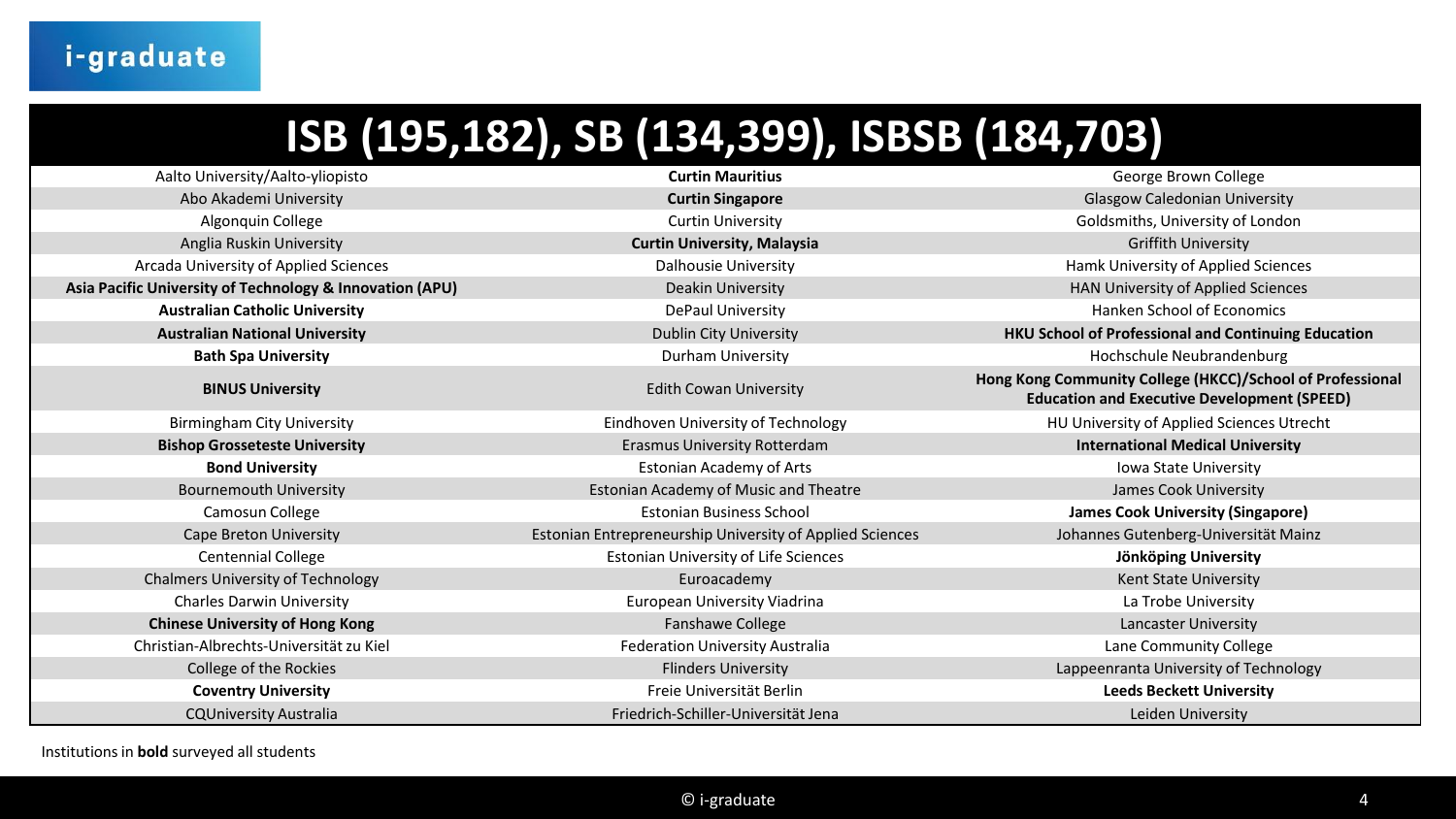#### **ISB (195,182), SB (134,399), ISBSB (184,703)**

Ostbayerische Technische Hochschule Regensburg either auch and Technical University of Denmark and University of Denmark University of Denmark University of Denmark University of Denmark University of Denmark University of

Lincoln University Radboud University Nijmegen The Hague University of Applied Sciences (THUAS) Liverpool John Moores University **RCSI and UCD Malaysia Campus The Hong Kong Polytechnic University** London South Bank University RMIT University **The Royal College of Surgeons in Ireland** Macquarie University **Royal Holloway, University of London The Royal Veterinary College Mahidol University Ruhr-Universität Bochum** Ruhr-Universität Bochum The University of Adelaide Manchester Metropolitan University **RWTH Aachen University RWTH Aachen University** The University of Law Massey University **Sheridan College** Sheridan College **The University of Melbourne** Maynooth University **SIM Global Education (SIM GE)** The University of New England Memorial University **Southern Alberta Institute of Technology** The University of New South Wales Miami University **Southern Cross University** Southern Cross University The University of Newcastle Mohawk College **St. Francis Xavier University The University of Queensland Monash University Sunway University and Sunway College The University of Sydney Monash University, Malaysia** Swinburne University of Technology The University of Western Australia **Murdoch University <b>Swinburne University of Technology (Sarawak Campus)** Trinity College Dublin National University of Ireland, Galway Tallinn University Tulane University Northumbria University **Northumbria University Community Tallinn** University of Technology **Umeå University Umeå University** Nova Scotia College of Art & Design Tampere University of Technology **Universidad Pompeu Fabra** Nova Scotia Community College **Taylor's University, Lakeside Campus** Universita Cattolica del Sacro Cuore Peking University Technische Universität Berlin universität Berlin Universität des Saarlandes Philipps-Universität Marburg Technische Universität Chemnitz and Dividence Universität Chemnitz Universität Hamburg **PSB Academy** Technische Universität Darmstadt **Universiti Teknologi Malaysia** Queen's University Belfast Technische Universität Kaiserslautern **Universiti Teknologi PETRONAS** Queensland University of Technology Teesside University **Universiti Tenaga Nasional**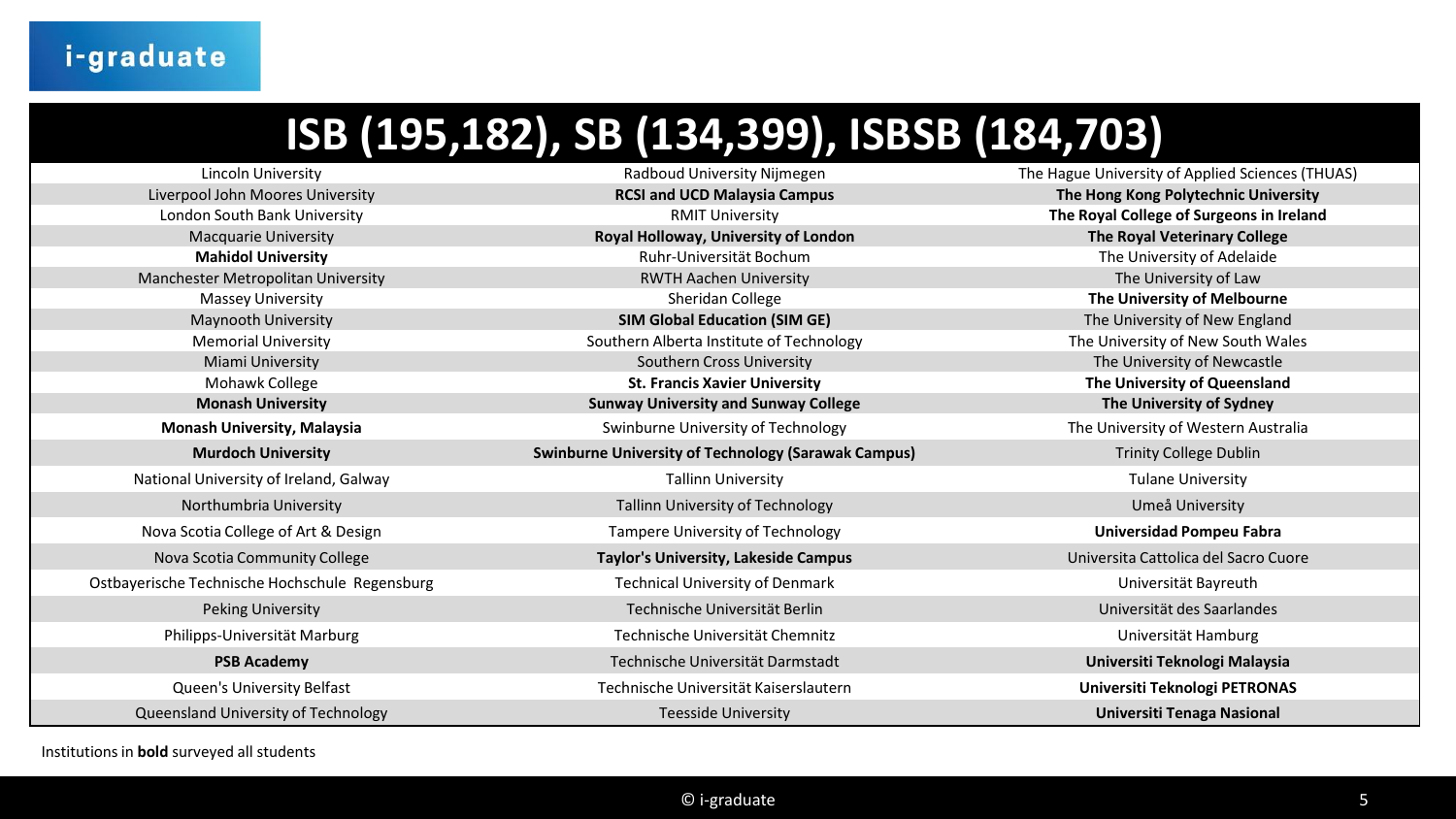#### **ISB (195,182), SB (134,399), ISBSB (184,703)**

| University College Dublin        | University of Leeds                        | <b>University of Sussex</b>        |
|----------------------------------|--------------------------------------------|------------------------------------|
| University of Amsterdam          | University of Leicester                    | <b>University of Tampere</b>       |
| University of Auckland           | University of Limerick                     | University of Tartu                |
| University of Bradford           | <b>University of Malaya</b>                | University of Tasmania             |
| University of British Columbia   | University of Michigan-Flint               | University of Technology Sydney    |
| University of California, Davis  | University of Minnesota                    | University of Texas at San Antonio |
| <b>University of Cambridge</b>   | University of Nebraska-Lincoln             | University of the West of Scotland |
| <b>University of Canberra</b>    | <b>University of Newcastle</b>             | University of Turku                |
| University of Central Lancashire | <b>University of Nottingham</b>            | University of Twente               |
| University of Delaware           | <b>University of Nottingham - China</b>    | University of Ulster               |
| University of Derby              | <b>University of Nottingham - Malaysia</b> | University of Vaasa                |
| University of Dundee             | University of Otago                        | <b>University of Waikato</b>       |
| University of East London        | University of Oulu                         | <b>University of Warwick</b>       |
| University of Eastern Finland    | <b>University of Oxford</b>                | University of Wollongong           |
| University of Gloucestershire    | University of Reading                      | University of Wyoming              |
| University of Gothenburg         | University of Salford                      | University of York                 |
| University of Greenwich          | University of Saskatchewan                 | <b>Utrecht University</b>          |
| University of Groningen          | University of South Australia              | Victoria University of Wellington  |
| University of Helsinki           | University of South Wales                  | Virginia Tech                      |
| University of Huddersfield       | <b>University of Southern Queensland</b>   | Vrije Universiteit Amsterdam       |
| University of Jyväskylä          | <b>University of St Andrews</b>            | <b>Wageningen University</b>       |
| University of Kentucky           | University of Stirling                     | Western Sydney University          |
| University of Lapland            | University of Strathclyde                  | <b>Wilfrid Laurier University</b>  |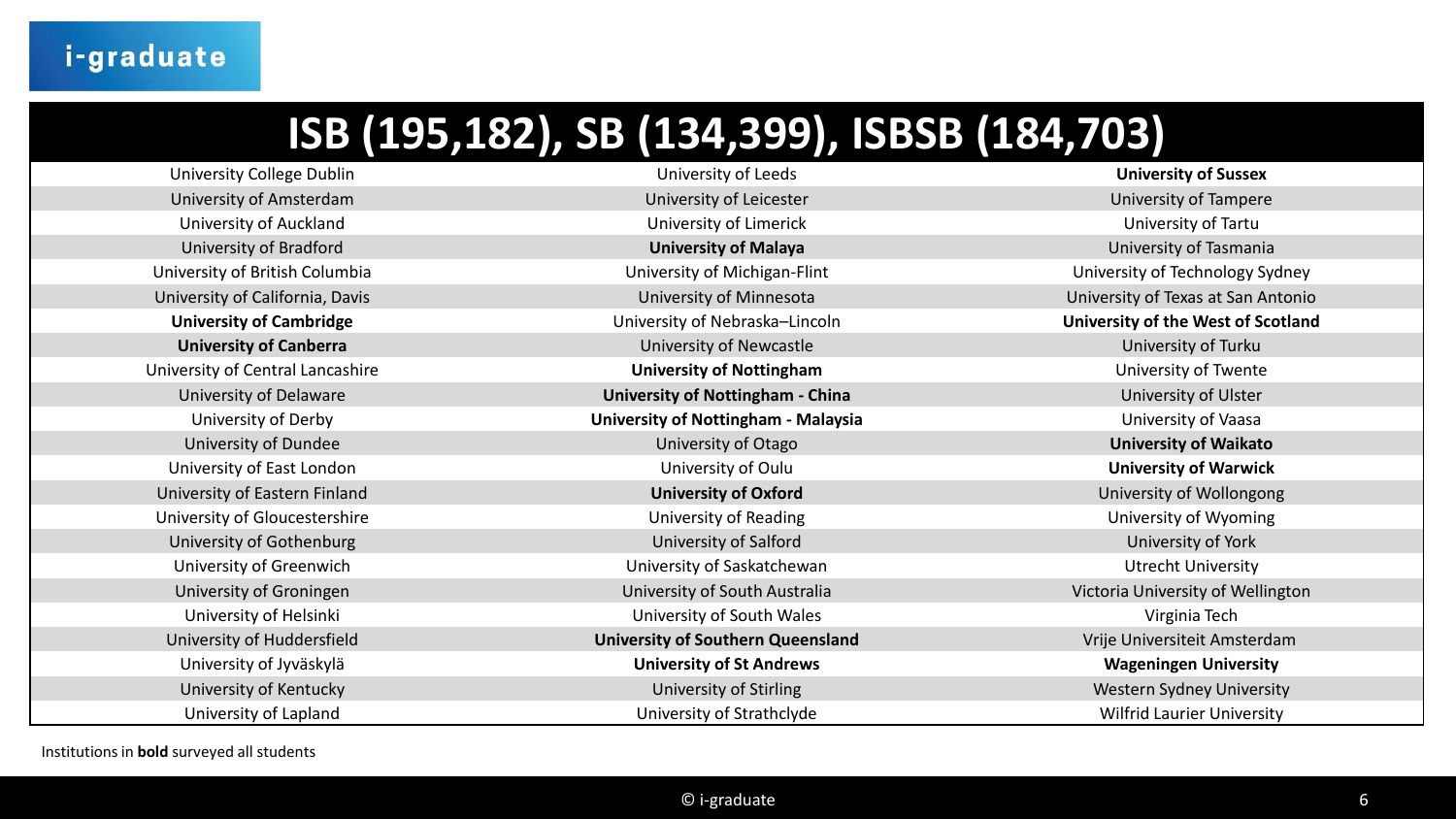i-graduate

÷,

38

# **UK Benchmark** Institutions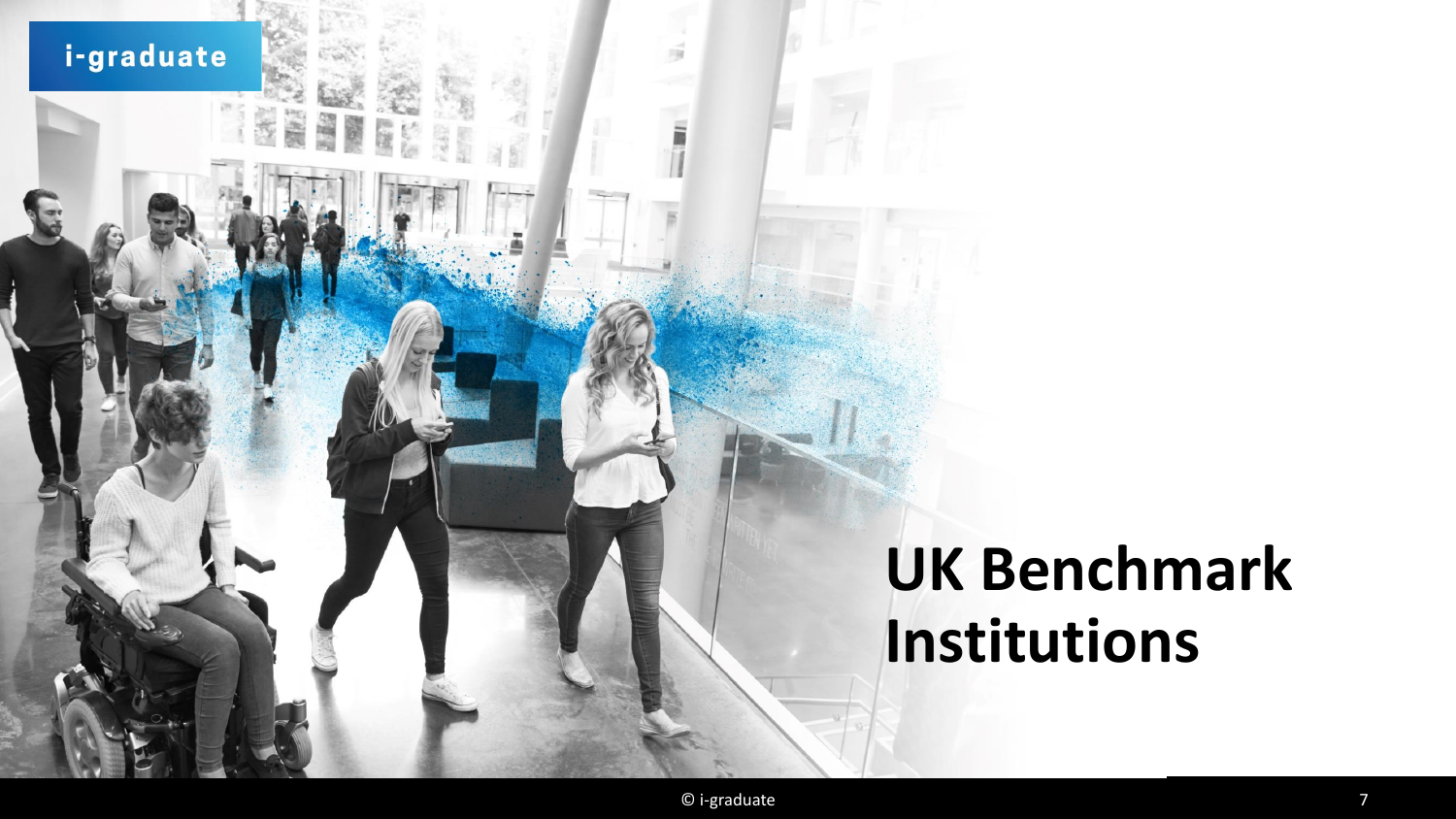### **UK ISB (43,428), UK SB (28,629) UK ISBSB (46,831)**

| <b>Bath Spa University</b>                                  | <b>Bournemouth University</b>        |  |
|-------------------------------------------------------------|--------------------------------------|--|
| <b>Leeds Beckett University</b>                             | <b>Durham University</b>             |  |
| The Royal Veterinary College                                | <b>Glasgow Caledonian University</b> |  |
| Anglia Ruskin University                                    | Liverpool John Moores University     |  |
| Goldsmiths, University of London                            | London South Bank University         |  |
| <b>Lancaster University</b>                                 | Manchester Metropolitan University   |  |
| Northumbria University                                      | <b>Newcastle University</b>          |  |
| University of Central Lancashire                            | Queen's University Belfast           |  |
| University of Gloucestershire                               | <b>Teesside University</b>           |  |
| University of Greenwich                                     | <b>Ulster University</b>             |  |
| University of Huddersfield                                  | University of Bradford               |  |
| University of South Wales                                   | University of Derby                  |  |
| University of Dundee<br><b>Coventry University</b>          |                                      |  |
| Royal Holloway, University of London                        | University of East London            |  |
| <b>University of Cambridge</b>                              | University of Law                    |  |
| <b>University of Nottingham - UK</b><br>University of Leeds |                                      |  |
| <b>University of Oxford</b>                                 | University of Leicester              |  |
| <b>University of St Andrews</b>                             | University of Reading                |  |
| <b>University of Sussex</b>                                 | University of Salford                |  |
| University of the West of Scotland                          | <b>University of Stirling</b>        |  |
| <b>University of Warwick</b>                                | University of Strathclyde            |  |
| <b>Birmingham City University</b>                           | University of York                   |  |
| Bishop Grosseteste University (only SB)                     |                                      |  |